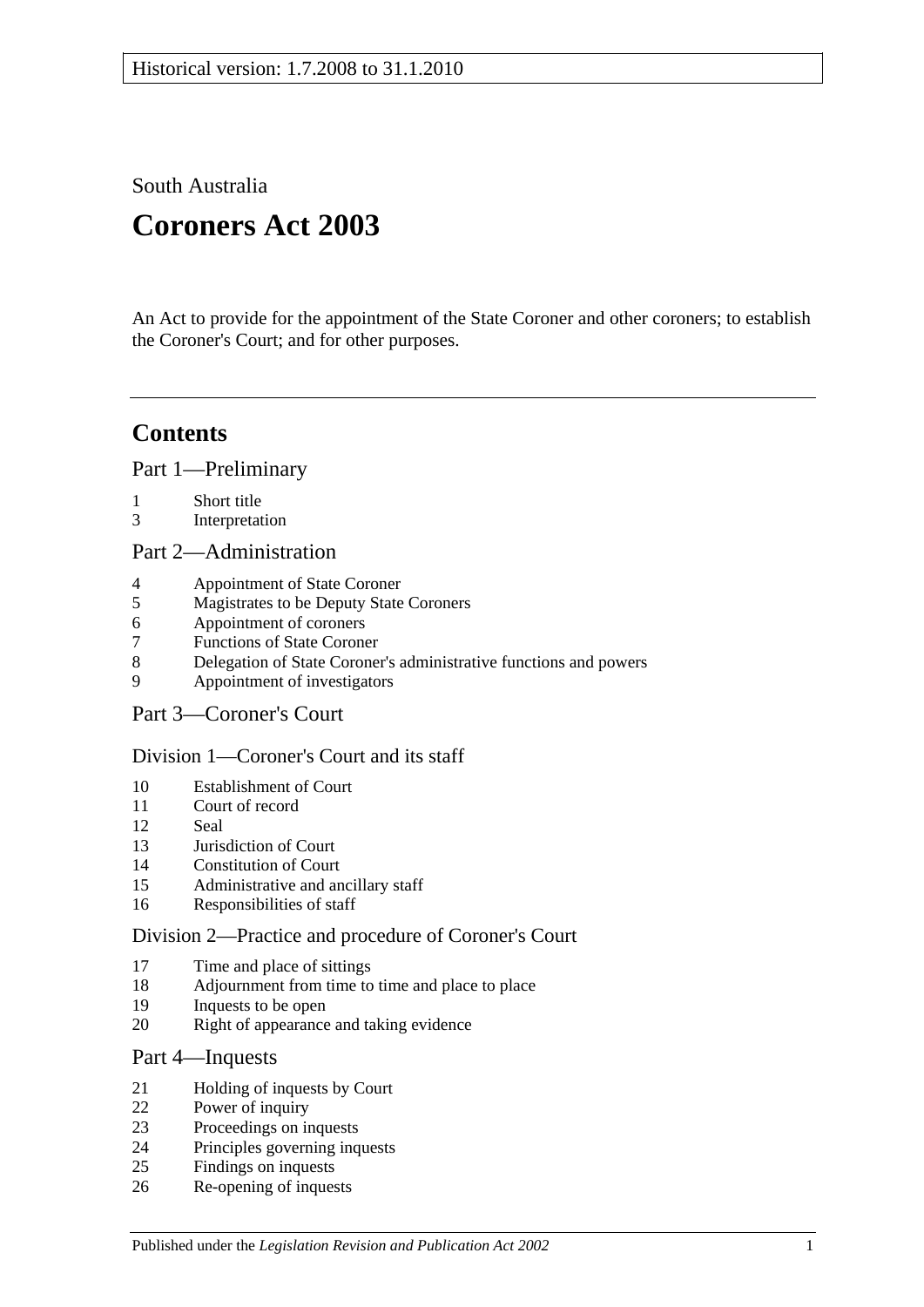27 [Appeals from findings made on inquests](#page-11-0)

#### [Part 5—Reporting of deaths](#page-11-1)

- 28 [Reporting of deaths](#page-11-2)<br>29 Finding to be made
- [Finding to be made as to cause of notified reportable death](#page-12-0)

#### [Part 6—Miscellaneous](#page-12-1)

- 30 [Order for removal of body for interstate inquest](#page-12-2)
- 31 [State Coroner or Court may provide assistance to coroners elsewhere](#page-12-3)
- 32 [Authorisation for disposal of human remains](#page-12-4)
- 33 [Immunities](#page-13-0)
- 34 [Confidentiality](#page-13-1)
- 35 [Coroners may not be called as](#page-13-2) witnesses
- 36 [Punishment of contempts](#page-13-3)
- 37 [Accessibility of evidence etc](#page-14-0)
- 38 [Provision of information derived from Court records etc](#page-14-1)
- 39 [Annual report](#page-14-2)
- 40 [Miscellaneous provisions relating to legal process](#page-15-0)
- 41 [Service](#page-15-1)
- 42 [Rules of Court](#page-15-2)
- 43 [Regulations](#page-15-3)

#### [Schedule—Transitional provisions](#page-15-4)

#### Part 16—Transitional provisions

25 [Transitional provisions](#page-15-5)

[Legislative history](#page-17-0)

#### <span id="page-1-0"></span>**The Parliament of South Australia enacts as follows:**

## **Part 1—Preliminary**

#### <span id="page-1-1"></span>**1—Short title**

This Act may be cited as the *Coroners Act 2003*.

#### <span id="page-1-2"></span>**3—Interpretation**

In this Act, unless the contrary intention appears—

*anaesthetic* means a local or general anaesthetic, and includes the administration of a sedative or analgesic;

*body* of a dead person means the whole, or any part, of the body (whatever its physical state may be);

*coroner* means—

- (a) the State Coroner; or
- (b) a Deputy State Coroner; or
- (c) any other coroner appointed under [Part 2;](#page-4-0)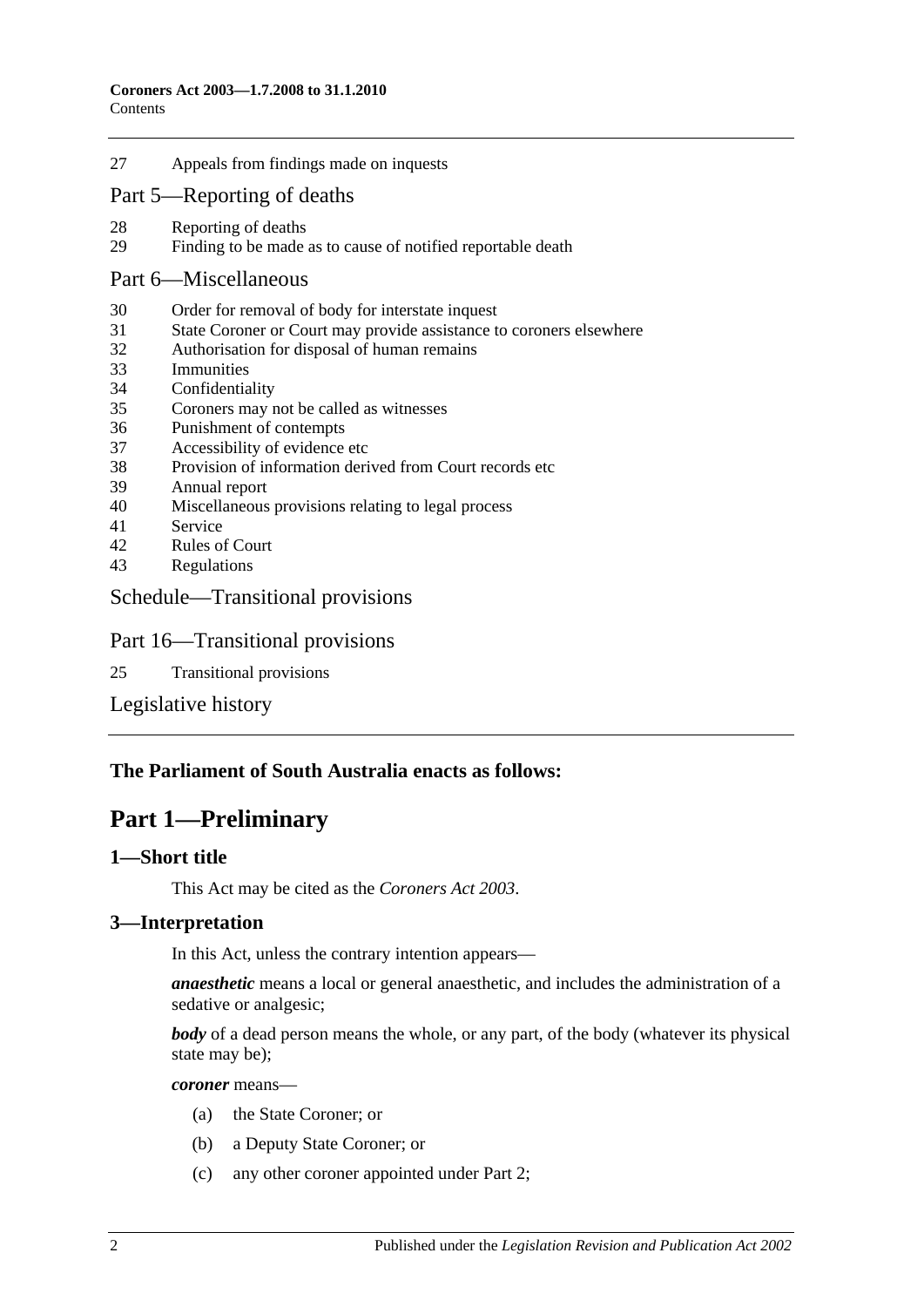*Coroner's Court* or *Court* means the Coroner's Court of South Australia;

*death in custody* means the death of a person where there is reason to believe that the death occurred, or the cause of death, or a possible cause of death, arose, or may have arisen, while the person—

- <span id="page-2-1"></span>(a) was being detained in any place within the State under any Act or law, including any Act or law providing for home detention (and, for the purposes of this paragraph, a detainee who is absent from the place of his or her detention but is in the custody of an escort will be regarded as being in detention, but not otherwise); or
- <span id="page-2-0"></span>(b) was in the process of being apprehended or was being held—
	- (i) at any place (whether within or outside the State)—by a person authorised to do so under any Act or law of the State; or
	- (ii) at any place within the State—by a person authorised to do so under the law of any other jurisdiction; or
- (c) was evading apprehension by a person referred to in [paragraph](#page-2-0) (b); or
- (d) was escaping or attempting to escape from any place or person referred to in [paragraph](#page-2-1) (a) or [\(b\);](#page-2-0)

*Deputy State Coroner*—see [section](#page-4-2) 5;

*investigator* means—

- (a) a police officer; or
- (b) a person appointed under this Act to be an investigator;

*legal practitioner* has the same meaning as in the *[Legal Practitioners Act](http://www.legislation.sa.gov.au/index.aspx?action=legref&type=act&legtitle=Legal%20Practitioners%20Act%201981) 1981*;

*medical practitioner* means a person registered as a medical practitioner under the *[Medical Practitioners Act](http://www.legislation.sa.gov.au/index.aspx?action=legref&type=act&legtitle=Medical%20Practitioners%20Act%201983) 1983*;

*premises* means any land, building, structure, vehicle, vessel or aircraft;

*reportable death* means the State death of a person—

- (a) by unexpected, unnatural, unusual, violent or unknown cause; or
- (b) on an aircraft during a flight, or on a vessel during a voyage; or
- (c) in custody; or
- (d) that occurs during or as a result, or within 24 hours, of—
	- (i) the carrying out of a surgical procedure or an invasive medical or diagnostic procedure; or
	- (ii) the administration of an anaesthetic for the purposes of carrying out such a procedure,

not being a procedure specified by the regulations to be a procedure to which this paragraph does not apply;

- (e) that occurs at a place other than a hospital but within 24 hours of—
	- (i) the person having been discharged from a hospital after being an inpatient of the hospital; or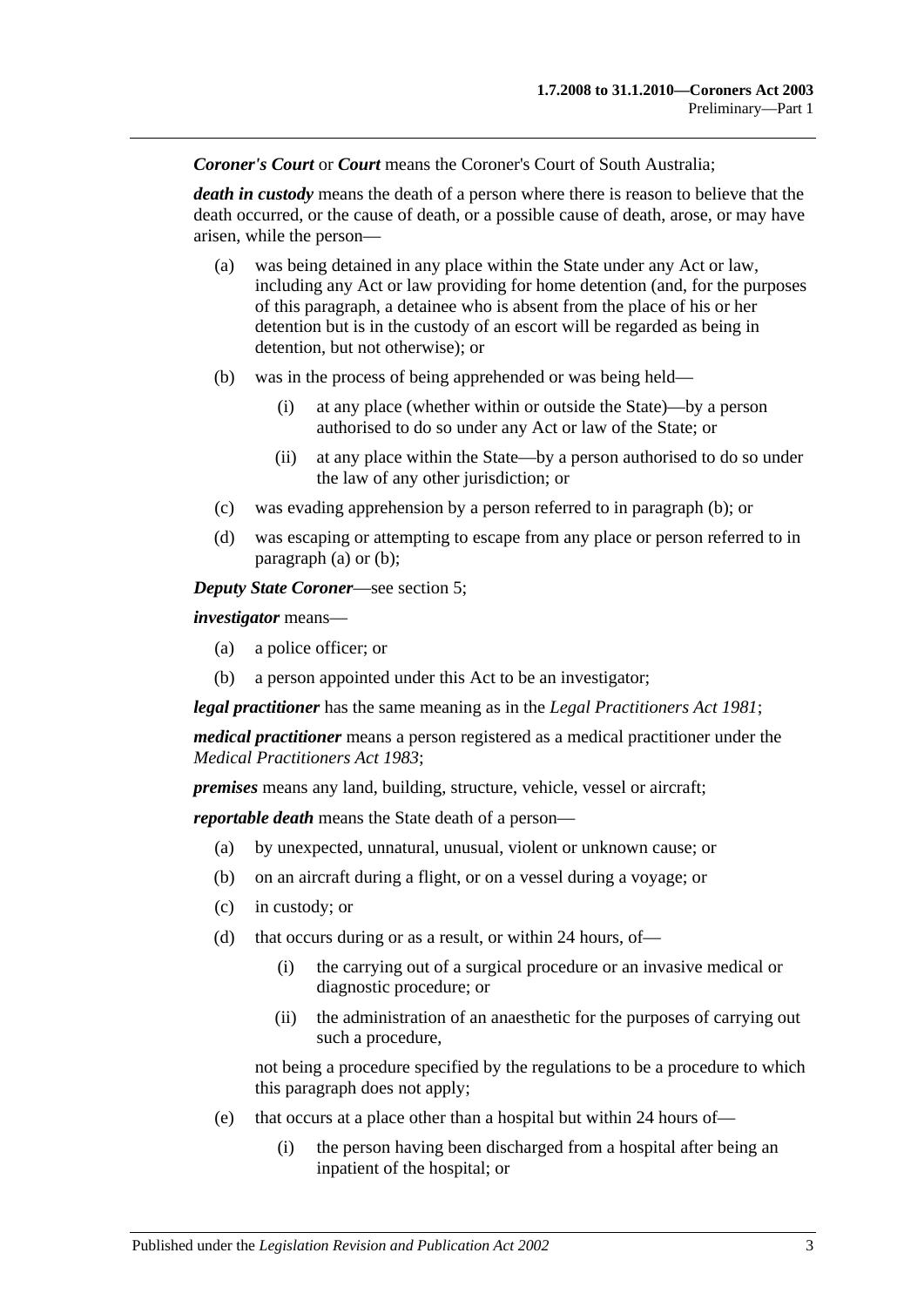- (ii) the person having sought emergency treatment at a hospital; or
- (f) where the person was, at the time of death—
	- (i) a protected person under the *[Aged and Infirm Persons' Property](http://www.legislation.sa.gov.au/index.aspx?action=legref&type=act&legtitle=Aged%20and%20Infirm%20Persons%20Property%20Act%201940)  Act [1940](http://www.legislation.sa.gov.au/index.aspx?action=legref&type=act&legtitle=Aged%20and%20Infirm%20Persons%20Property%20Act%201940)* or the *[Guardianship and Administration Act](http://www.legislation.sa.gov.au/index.aspx?action=legref&type=act&legtitle=Guardianship%20and%20Administration%20Act%201993) 1993*; or
	- (ii) in the custody or under the guardianship of the Minister under the *[Children's Protection Act](http://www.legislation.sa.gov.au/index.aspx?action=legref&type=act&legtitle=Childrens%20Protection%20Act%201993) 1993*; or
	- (iii) a patient in an approved treatment centre under the *[Mental Health](http://www.legislation.sa.gov.au/index.aspx?action=legref&type=act&legtitle=Mental%20Health%20Act%201993)  Act [1993](http://www.legislation.sa.gov.au/index.aspx?action=legref&type=act&legtitle=Mental%20Health%20Act%201993)*; or
	- (iv) a resident of a licensed supported residential facility under the *[Supported Residential Facilities Act](http://www.legislation.sa.gov.au/index.aspx?action=legref&type=act&legtitle=Supported%20Residential%20Facilities%20Act%201992) 1992*; or
	- (v) accommodated in a hospital or other treatment facility for the purposes of being treated for drug addiction; or
- (g) that occurs in the course or as a result, or within 24 hours, of the person receiving medical treatment to which consent has been given under Part 5 of the *[Guardianship and Administration Act](http://www.legislation.sa.gov.au/index.aspx?action=legref&type=act&legtitle=Guardianship%20and%20Administration%20Act%201993) 1993*; or
- (h) where no certificate as to the cause of death<sup>1</sup> has been given to the Registrar of Births, Deaths and Marriages; or
- (i) that occurs in circumstances prescribed by the regulations;

*State* includes—

- (a) the sea that is within the adjacent area in respect of the State (as defined for the purposes of the *Coastal Waters (State Powers) Act 1980* (Cth)); and
- (b) the airspace above that sea;

*State Coroner* means the person holding or acting in the office of State Coroner under Part 2:

*State death* means the death of a person—

- (a) that occurred in the State; or
- (b) where the place of death is unknown but it is reasonably possible that the death occurred in the State; or
- (c) where the body of the person is in the State; or
- (d) a cause of which occurred, or possibly occurred, in the State; or
- (e) where, at the time of death, the person was ordinarily a resident in the State; or
- (f) in the case of a death on an aircraft or vessel—where the flight or voyage was to a place of disembarkation in the State.

**Note—**

1 See section 36(3) of the *[Births, Deaths and Marriages Registration Act](http://www.legislation.sa.gov.au/index.aspx?action=legref&type=act&legtitle=Births%20Deaths%20and%20Marriages%20Registration%20Act%201996) 1996*.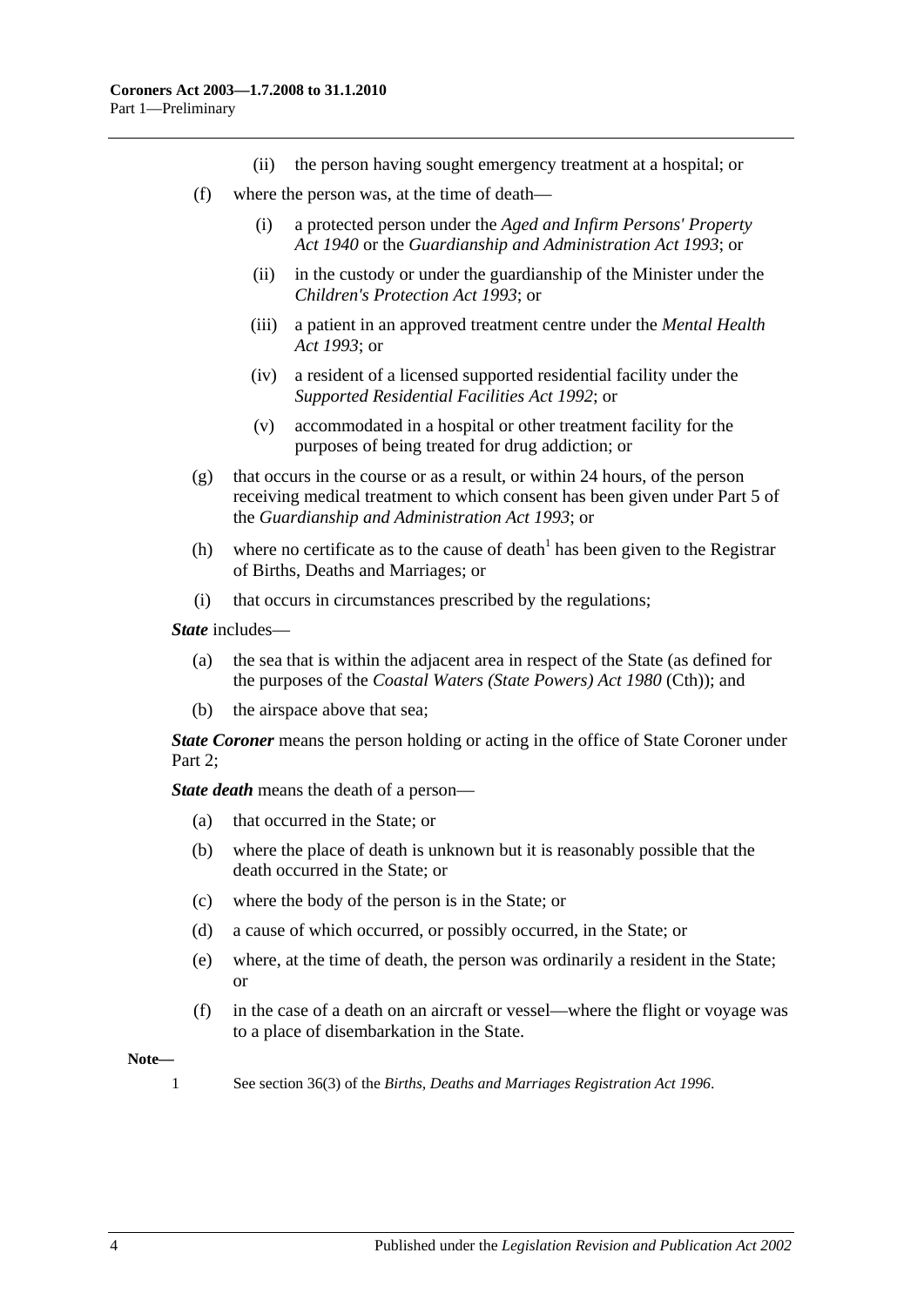## <span id="page-4-0"></span>**Part 2—Administration**

## <span id="page-4-1"></span>**4—Appointment of State Coroner**

- (1) There will be a State Coroner.
- (2) The State Coroner will be appointed by the Governor.
- (3) A person is not eligible for appointment as the State Coroner unless he or she is a stipendiary magistrate.
- (4) The State Coroner—
	- (a) will be appointed for a term of 7 years, and on conditions, determined by the Governor; and
	- (b) is, on the expiration of a term of office, eligible for reappointment; and
	- (c) will be paid a salary and allowances determined by the Remuneration Tribunal.

## <span id="page-4-2"></span>**5—Magistrates to be Deputy State Coroners**

Each Magistrate is a Deputy State Coroner for the purposes of this Act.

## <span id="page-4-3"></span>**6—Appointment of coroners**

- (1) The Governor may appoint a legal practitioner of at least 5 years standing to be a coroner.
- (2) A coroner appointed under this section will be paid the fees (if any) fixed by regulation.

## <span id="page-4-4"></span>**7—Functions of State Coroner**

- (1) The State Coroner has the following functions:
	- (a) to administer the Coroner's Court;
	- (b) to oversee and co-ordinate coronial services in the State;
	- (c) to perform such other functions as are conferred on the State Coroner by or under this Act or any other Act.
- (2) In the absence of the State Coroner from official duties, responsibility for performance of the State Coroner's functions during that absence devolves on a Deputy State Coroner nominated by the Attorney-General.

## <span id="page-4-5"></span>**8—Delegation of State Coroner's administrative functions and powers**

- (1) The State Coroner may delegate any of the State Coroner's administrative functions or powers (other than this power of delegation) under this Act or any other Act to—
	- (a) another coroner; or
	- (b) the principal administrative officer of the Coroner's Court; or
	- (c) any other suitable person.
- (2) A delegation under this section—
	- (a) must be in writing; and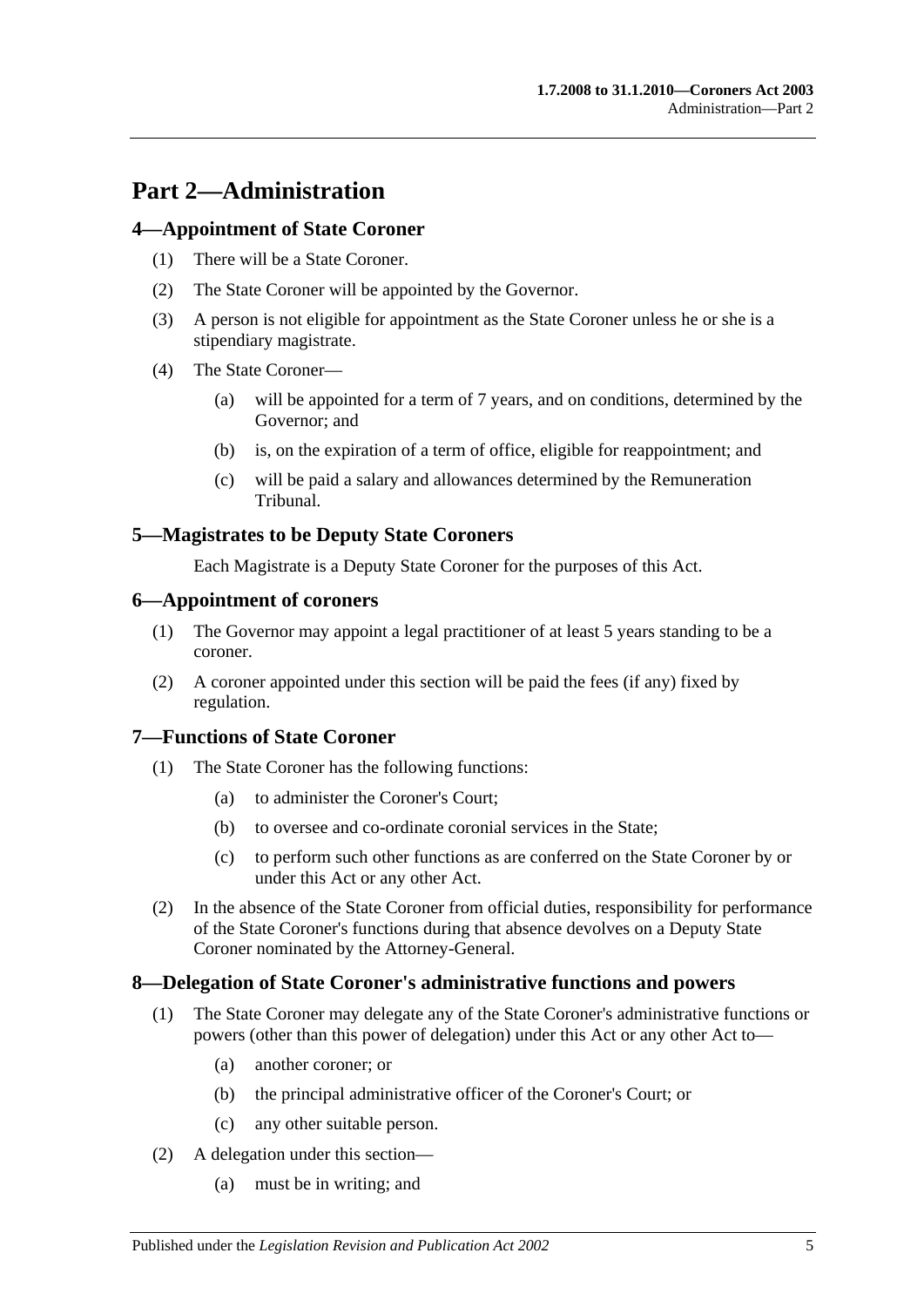- (b) may be conditional or unconditional; and
- (c) is revocable at will; and
- (d) does not derogate from the power of the State Coroner to act in any matter.

#### <span id="page-5-0"></span>**9—Appointment of investigators**

- (1) The Attorney-General may, by notice in the Gazette, appoint a person to be an investigator for the purposes of this Act.
- (2) The Attorney-General must provide each investigator appointed under this section with a certificate of identification in a form approved by the Attorney-General.
- (3) On ceasing to be an investigator, the former investigator must surrender the certificate to the Attorney-General.

Maximum penalty: \$2 500.

(4) An investigator must produce the certificate (or, in the case of a police officer not in uniform, his or her warrant card) at the request of any person in relation to whom the investigator is exercising powers under this Act.

## <span id="page-5-2"></span><span id="page-5-1"></span>**Part 3—Coroner's Court**

## **Division 1—Coroner's Court and its staff**

#### <span id="page-5-3"></span>**10—Establishment of Court**

The Coroner's Court of South Australia is established.

#### <span id="page-5-4"></span>**11—Court of record**

The Coroner's Court is a court of record.

#### <span id="page-5-5"></span>**12—Seal**

- (1) The Coroner's Court will have such seals as are necessary for the transaction of its business.
- (2) A document apparently sealed with a seal of the Court will, in the absence of evidence to the contrary, be taken to have been duly issued under the authority of the Court.

## <span id="page-5-6"></span>**13—Jurisdiction of Court**

The jurisdiction of the Coroner's Court is to hold inquests in order to ascertain the cause or circumstances of the events prescribed by or under this Act or any other Act.

## <span id="page-5-7"></span>**14—Constitution of Court**

- (1) The Coroner's Court is to be constituted of a coroner.
- (2) The Court may, at any one time, be separately constituted of a coroner for the holding of a number of separate inquests.
- (3) If the coroner constituting the Court for the purposes of any proceedings dies or is for any other reason unable to continue with the proceedings, the Court constituted of another coroner may complete the proceedings.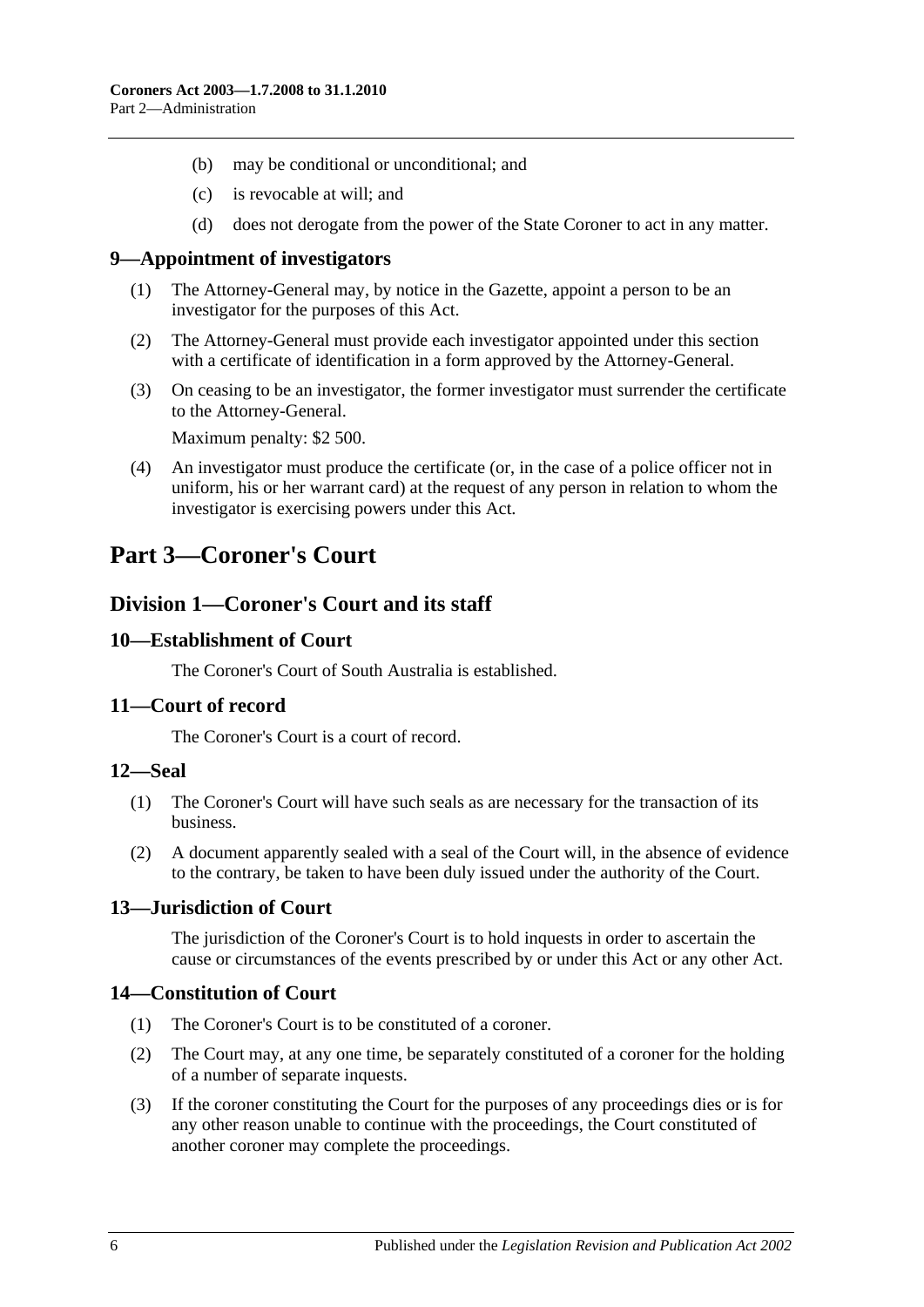## <span id="page-6-0"></span>**15—Administrative and ancillary staff**

- (1) The administrative and ancillary staff of the Coroner's Court consists of—
	- (a) any legal practitioner appointed to assist the Court as counsel; and
	- (b) any other persons appointed to the non-judicial staff of the Court.
- (2) The administrative and ancillary staff of the Court will be appointed under the *[Courts](http://www.legislation.sa.gov.au/index.aspx?action=legref&type=act&legtitle=Courts%20Administration%20Act%201993)  [Administration Act](http://www.legislation.sa.gov.au/index.aspx?action=legref&type=act&legtitle=Courts%20Administration%20Act%201993) 1993*.

## <span id="page-6-1"></span>**16—Responsibilities of staff**

A member of the administrative and ancillary staff of the Coroner's Court is responsible to the State Coroner (through any properly constituted administrative superior) for the proper and efficient discharge of his or her duties.

## <span id="page-6-2"></span>**Division 2—Practice and procedure of Coroner's Court**

## <span id="page-6-3"></span>**17—Time and place of sittings**

- (1) The Coroner's Court may sit at any time (including a Sunday).
- (2) The Court may sit at any place (either within or outside the State).
- (3) The Court will sit at such times and places as the State Coroner may direct.

## <span id="page-6-4"></span>**18—Adjournment from time to time and place to place**

The Coroner's Court may—

- (a) adjourn proceedings from time to time and from place to place; or
- (b) adjourn proceedings to a time and place to be fixed; or
- (c) order the transfer of proceedings from place to place.

## <span id="page-6-5"></span>**19—Inquests to be open**

- (1) Subject to Part 8 of the *[Evidence Act](http://www.legislation.sa.gov.au/index.aspx?action=legref&type=act&legtitle=Evidence%20Act%201929) 1929* or to any other Act, inquests held by the Coroner's Court must be open to the public.
- (2) However, the Court may also exercise the powers conferred on the Court under that Part relating to clearing courts and suppressing publication of evidence if the Court considers it desirable to do so in the interests of national security and, for that purpose, that Part will apply accordingly.

## <span id="page-6-7"></span><span id="page-6-6"></span>**20—Right of appearance and taking evidence**

- (1) The following persons are entitled to appear personally or by counsel in proceedings before the Coroner's Court:
	- (a) the Attorney-General;
	- (b) any person who, in the opinion of the Court, has a sufficient interest in the subject or result of the proceedings.
- (2) A person appearing before the Court under [subsection](#page-6-7) (1) may examine and cross-examine any witness testifying in the proceedings.
- (3) The Court may accept evidence in the proceedings from a witness by affidavit or by written statement verified by declaration in the form prescribed by the rules.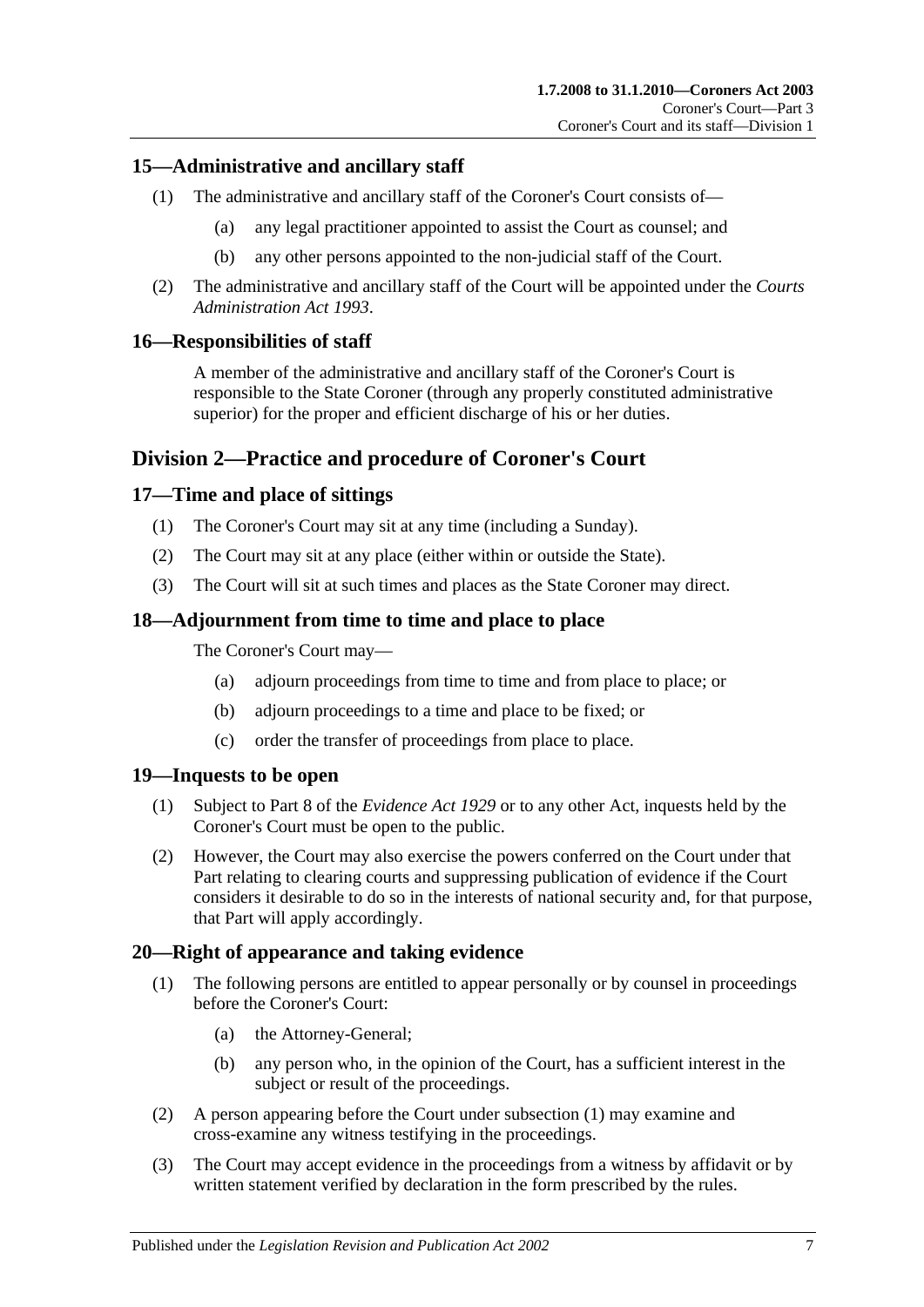- (4) However, if the witness is a child under the age of 12 years or a person who is illiterate or has an intellectual disability, the witness's statement may be in the form of a written statement taken down by a coroner or an investigator at an interview with the witness and verified by the coroner or investigator, by declaration in the form prescribed by the rules, as an accurate record of the witness's oral statement.
- (5) The Court may require a person who has given evidence by affidavit or written statement to attend before the Court for the purposes of examination and cross-examination.
- $(6)$  If—
	- (a) a written statement made by a person under this section is false or misleading in a material particular; and
	- (b) the person knew that the statement was false or misleading,

the person is guilty of an offence.

Maximum penalty: Imprisonment for 2 years.

## <span id="page-7-0"></span>**Part 4—Inquests**

## <span id="page-7-1"></span>**21—Holding of inquests by Court**

- (1) The Coroner's Court must hold an inquest to ascertain the cause or circumstances of the following events:
	- (a) a death in custody;
	- (b) if the State Coroner considers it necessary or desirable to do so, or the Attorney-General so directs—
		- (i) any other reportable death; or
		- (ii) the disappearance from any place of a person ordinarily resident in the State; or
		- (iii) the disappearance from, or within, the State of any person; or
		- (iv) a fire or accident that causes injury to person or property;
	- (c) any other event if so required under some other Act.
- (2) However, if a person has been charged in criminal proceedings with causing the event that is, or is to be, the subject of an inquest, the Court may not commence or proceed further with the inquest until the criminal proceedings have been disposed of, withdrawn or permanently stayed.
- (3) An inquest may be held to ascertain the cause or circumstances of more than one event.

## <span id="page-7-2"></span>**22—Power of inquiry**

- (1) The following powers may be exercised—
	- (a) by the State Coroner for the purposes of determining whether or not it is necessary or desirable to hold an inquest; or
	- (b) by the Coroner's Court for the purposes of an inquest,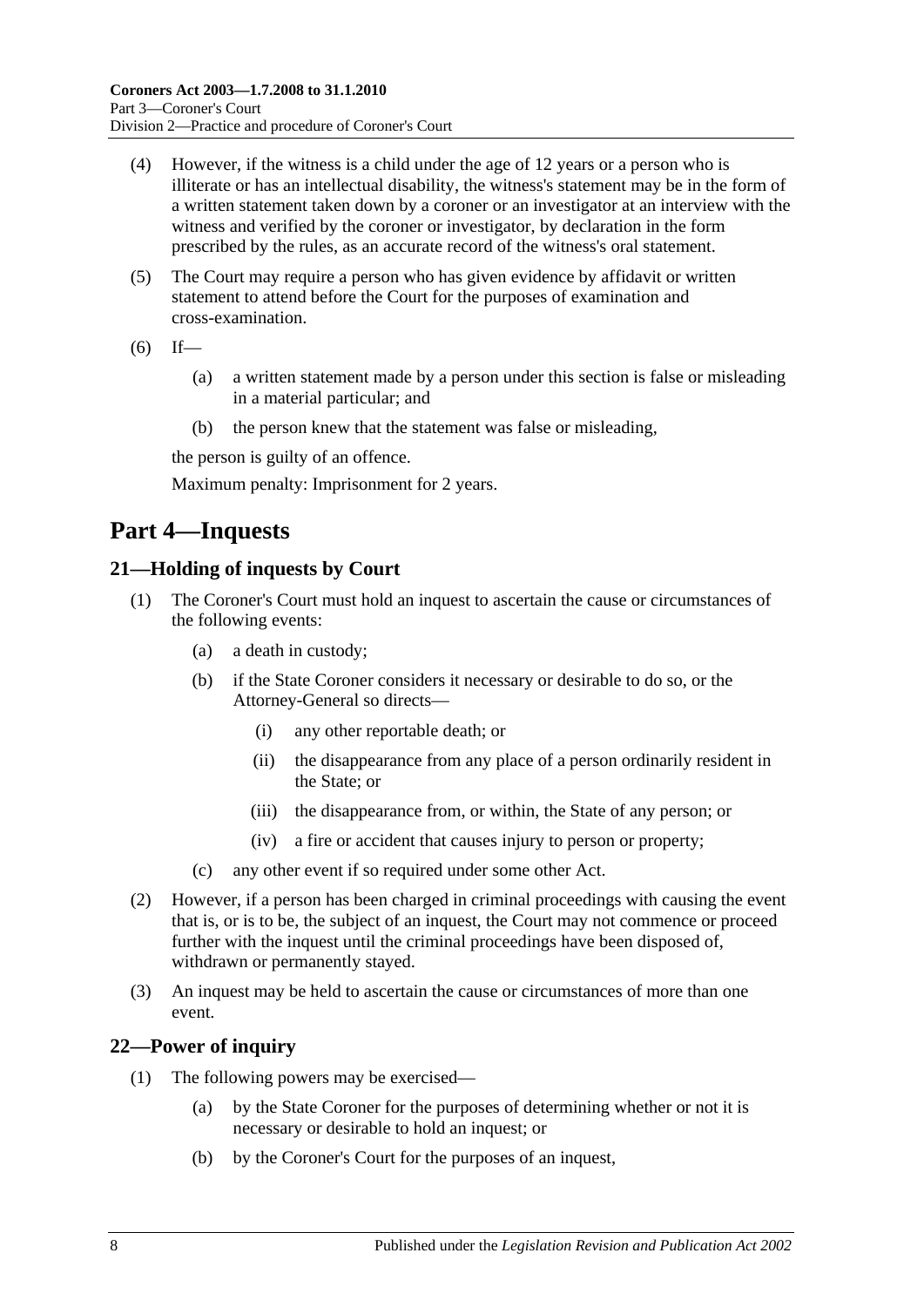<span id="page-8-1"></span>namely, powers:

- (c) to enter at any time and by force (if necessary) any premises in which the State Coroner or Court reasonably believes there is the body of a dead person and view the body;
- (d) to enter at any time and by force (if necessary) any premises and inspect and remove anything in or on the premises;
- (e) to take photographs, films and audio, video or other recordings;
- <span id="page-8-2"></span>(f) to examine, copy or take extracts from any records or documents;
- (g) to issue a warrant for the removal of the body of a dead person to a specified place;
- (h) to issue a warrant for the exhumation of the body, or retrieval of the ashes, of a dead person (an *exhumation warrant*);
- (i) to direct a medical practitioner who is a pathologist, or some other person or body considered by the State Coroner or the Court to be suitably qualified, to perform or to cause to be performed, as the case may require—
	- (i) a post-mortem examination of the body of a dead person; and
	- (ii) any other examinations or tests consequent on the post-mortem examination.
- (2) An exhumation warrant of the State Coroner may only be issued with the approval of the Attorney-General.
- (3) An investigator may exercise the powers under [subsection](#page-8-1) (1)(c) to [\(f\)](#page-8-2) if directed to do so by the State Coroner or the Coroner's Court for the purposes referred to in that subsection and, in doing so, must comply with any directions given by the State Coroner or the Court for the purpose.
- (4) A person exercising a power or executing a warrant under this section may be accompanied by such assistants as the person thinks fit.
- (5) If a person—
	- (a) hinders or obstructs a person exercising a power or executing a warrant under this section or any assistant accompanying such a person; or
	- (b) fails to comply with a direction given by such a person under this section,

he or she is—

- (c) in the case of hindering or obstructing, or failing to comply with a direction of, the Court—guilty of a contempt of the Court;
- (d) in any other case—guilty of an offence and liable to a penalty not exceeding \$10 000.

#### <span id="page-8-0"></span>**23—Proceedings on inquests**

- (1) The Coroner's Court may, for the purposes of an inquest—
	- (a) by summons, require the appearance before the inquest of any person; or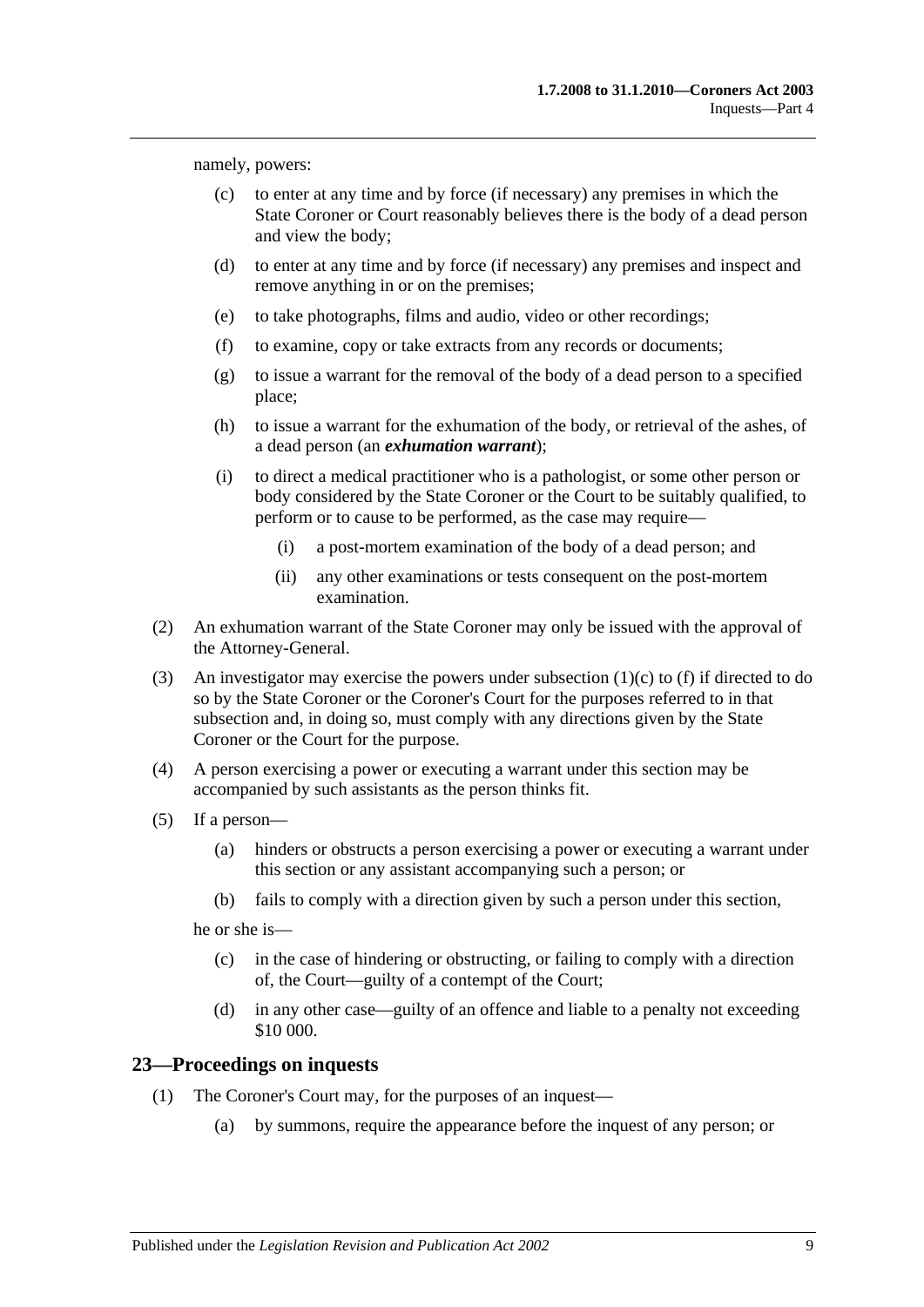- (b) by summons, require the production of any relevant records or documents and, in the case of a record or document that is not in the English language, require the production of a written statement in the English language of the contents of the record or document; or
- (c) inspect any records or documents produced before it, and retain them for such reasonable period as it thinks fit, and make copies of the records or documents or their contents; or
- (d) require any person to make an oath or affirmation to answer truthfully questions put by the Court or by any person appearing before the Court; or
- (e) require any person appearing before the Court (whether summoned to appear or not) to answer any questions put by the Court or by any person appearing before the Court.

 $(2)$  If—

- (a) a person fails without reasonable excuse to comply with a summons to appear before the Court; or
- (b) there are grounds for believing that, if such a summons were issued, a person would not comply with it,

the Court may issue a warrant to have the person arrested and brought before the Court.

- (3) If a person who is in custody has been summoned under this section to appear before the Court, the manager of the place in which the person is being detained must cause the person to be brought to the Court as required by the summons.
- (4) A person who—
	- (a) fails, without reasonable excuse, to comply with a summons issued to appear, or to produce records or documents, before the Court; or
	- (b) having been served with a summons to produce a written statement of the contents of a record or document in the English language fails, without reasonable excuse, to comply with the summons or produces a statement that he or she knows, or ought to know, is false or misleading in a material particular; or
	- (c) refuses to be sworn or to affirm, or refuses or fails to answer truthfully a relevant question when required to do so by the Court; or
	- (d) refuses to obey a lawful direction of the Court; or
	- (e) misbehaves before the Court, wilfully insults the Court or interrupts the proceedings of the Court,

commits a contempt of the Court.

- (5) However, a person is not required to answer a question, or to produce a record or document, under this section if—
	- (a) the answer to the question, or the contents of the record or document, would tend to incriminate the person of an offence; or
	- (b) answering the question, or producing the record or document, would result in a breach of legal professional privilege.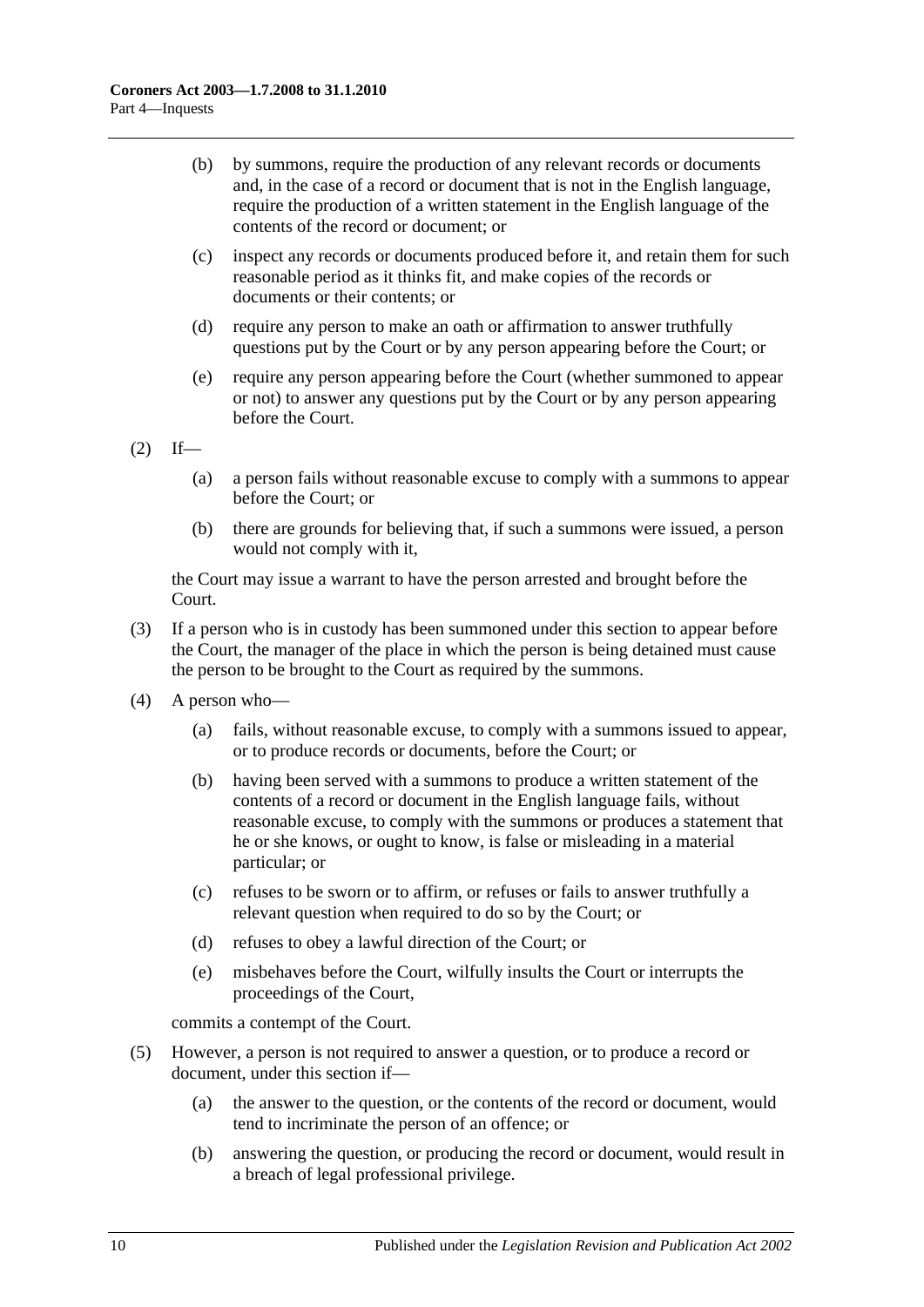(6) This section does not derogate from Parts 7 and 8 of the *[Health Care Act](http://www.legislation.sa.gov.au/index.aspx?action=legref&type=act&legtitle=Health%20Care%20Act%202008) 2008*.

#### <span id="page-10-0"></span>**24—Principles governing inquests**

In holding an inquest, the Coroner's Court—

- (a) is not bound by the rules of evidence and may inform itself on any matter as it thinks fit; and
- (b) must act according to equity, good conscience and the substantial merits of the case, without regard to technicalities and legal forms.

#### <span id="page-10-1"></span>**25—Findings on inquests**

- (1) The Coroner's Court must, as soon as practicable after the completion of an inquest, give its findings in writing setting out as far as has been ascertained the cause and circumstances of the event that was the subject of the inquest.
- (2) The Court may add to its findings any recommendation that might, in the opinion of the Court, prevent, or reduce the likelihood of, a recurrence of an event similar to the event that was the subject of the inquest.
- (3) However, the Court must not make any finding, or suggestion, of criminal or civil liability.
- <span id="page-10-3"></span>(4) The Court must, as soon as practicable after the completion of the inquest, forward a copy of its findings and any recommendations—
	- (a) to the Attorney-General; and
	- (b) in the case of an inquest into a death in custody—
		- (i) if the Court has added to its findings a recommendation directed to a Minister or other agency or instrumentality of the Crown—to each such Minister, agency or instrumentality of the Crown; and
		- (ii) to each person who appeared personally or by counsel at the inquest; and
		- (iii) to any other person who, in the opinion of the Court, has a sufficient interest in the matter.
- (5) The Minister or the Minister responsible for the agency or other instrumentality of the Crown must, within 8 sitting days of the expiration of 6 months after receiving a copy of the findings and recommendations under [subsection](#page-10-3)  $(4)(b)(i)$ —
	- (a) cause a report to be laid before each House of Parliament giving details of any action taken or proposed to be taken in consequence of those recommendations; and
	- (b) forward a copy of the report to the State Coroner.

#### <span id="page-10-2"></span>**26—Re-opening of inquests**

- (1) The Coroner's Court may re-open an inquest at any time and must do so if the Attorney-General so directs the State Coroner.
- (2) If an inquest is re-opened, the Court may do one or more of the following:
	- (a) confirm any previous finding;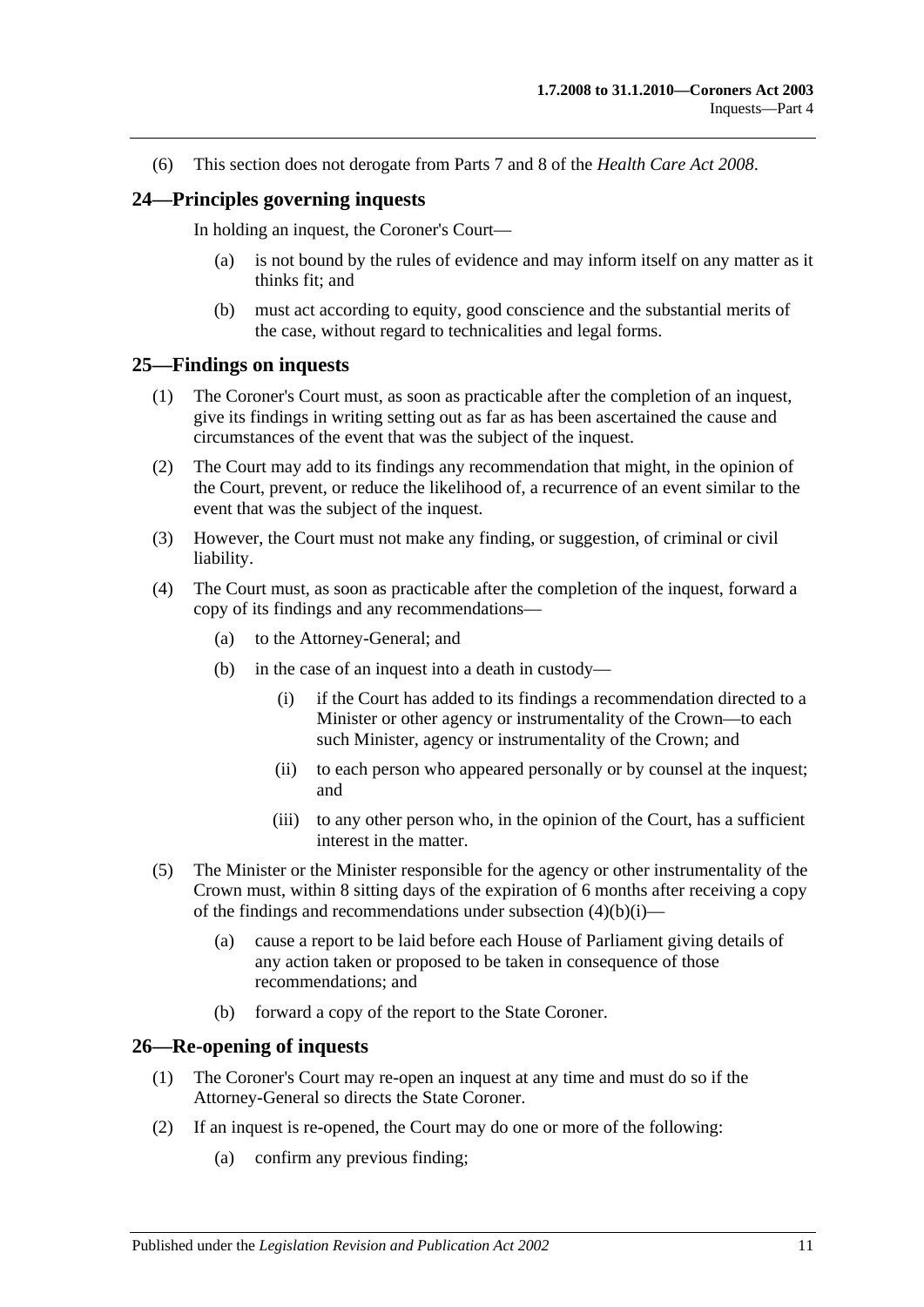- (b) set aside any previous finding;
- (c) substitute a finding that appears justified by the evidence.

## <span id="page-11-3"></span><span id="page-11-0"></span>**27—Appeals from findings made on inquests**

- (1) The Attorney-General or a person who has a sufficient interest in a finding made on an inquest may, subject to this section and in accordance with the rules of the appellate court, appeal to the Supreme Court against the finding.
- (2) The appeal lies to the Supreme Court constituted of a single Judge (but the Judge may, if the Judge thinks fit, refer the appeal for hearing and determination by the Full Court).
- (3) An application under [subsection](#page-11-3) (1) must be made within one month after the findings on the inquest are given by the Coroner's Court.
- (4) However, the Supreme Court may, in its discretion, extend the time fixed for making an application, even if the time for making the application has ended.
- (5) On an appeal, the appellate court may, if the interests of justice so require, re-hear witnesses or receive fresh evidence.
- (6) On the hearing of the appeal, the appellate court may exercise any one or more of the following powers:
	- (a) it may confirm or set aside the finding subject to the appeal;
	- (b) it may substitute a finding that appears justified by the evidence;
	- (c) it may order that the inquest be re-opened, or that a fresh inquest be held;
	- (d) it may make any other order (including an order for costs) that may be necessary or desirable in the circumstances.
- (7) For the purposes of this section, a person has a sufficient interest in a finding made on an inquest if—
	- (a) the finding affects or may affect that person's pecuniary interests; or
	- (b) the finding reflects adversely on that person's competence in his or her trade, profession or occupation; or
	- (c) the person has, in the opinion of the Supreme Court, some other interest sufficient to ground an application under this section.

## <span id="page-11-1"></span>**Part 5—Reporting of deaths**

## <span id="page-11-2"></span>**28—Reporting of deaths**

(1) A person must, immediately after becoming aware of a death that is or may be a reportable death, notify the State Coroner or (except in the case of a death in custody) a police officer of the death, unless the person believes on reasonable grounds that the death has already been reported, or that the State Coroner is otherwise aware of the death.

Maximum penalty: \$10 000 or imprisonment for 2 years.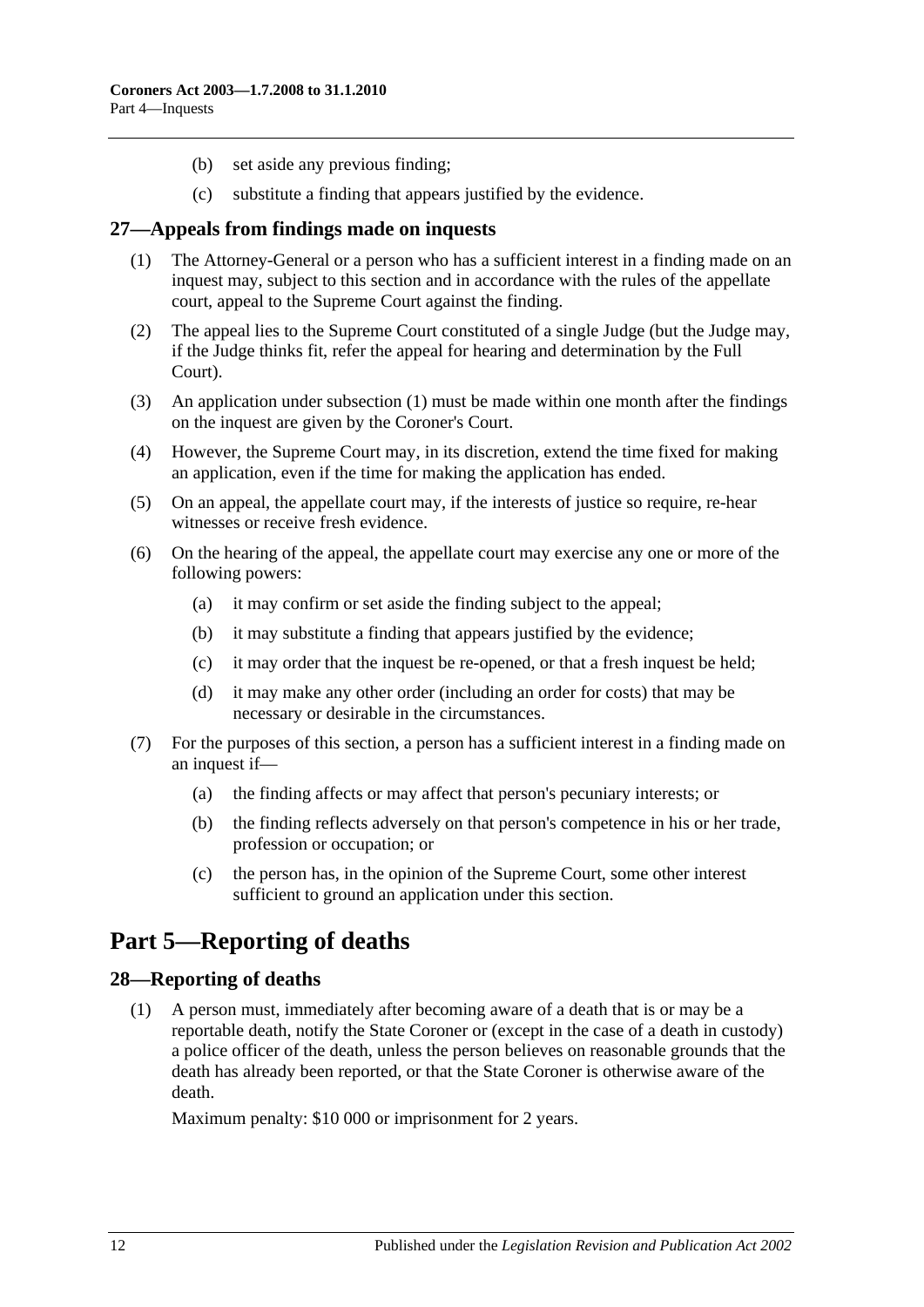- (2) The person notifying the State Coroner or police officer must—
	- (a) give the State Coroner or police officer any information that the person has in relation to the death; and
	- (b) if the person is a medical practitioner who was responsible for the medical care of the dead person prior to death or who examined the body of the person after death—give his or her opinion as to the cause of death.

Maximum penalty: \$5 000.

(3) A police officer must, on being notified of a death under this section, immediately notify the State Coroner of the death and of any information that the police officer has, or has been given, in relation to the matter.

#### <span id="page-12-0"></span>**29—Finding to be made as to cause of notified reportable death**

If the State Coroner is notified under this Act of a reportable death, a finding as to the cause of the death must be made—

- (a) if an inquest is held into the death—by the Coroner's Court;
- (b) in any other case—by the State Coroner.

## <span id="page-12-1"></span>**Part 6—Miscellaneous**

#### <span id="page-12-2"></span>**30—Order for removal of body for interstate inquest**

The State Coroner may, if he or she has reasonable grounds to believe that an inquest will be held in another State or a Territory of the Commonwealth into the death outside the State of a person whose body is within the State, issue a warrant for the removal of the body to that other State or Territory.

#### <span id="page-12-3"></span>**31—State Coroner or Court may provide assistance to coroners elsewhere**

The State Coroner or the Coroner's Court may exercise any powers under this Act for the purpose of assisting a coroner of another State or a Territory of the Commonwealth to conduct an investigation, inquiry or inquest under the law of that State or Territory into any event, whether or not there is otherwise jurisdiction under this Act to hold an inquest into that event.

#### <span id="page-12-4"></span>**32—Authorisation for disposal of human remains**

- (1) If there has been a reportable death and the body of the dead person is within the State, the body is under the exclusive control of the State Coroner until the State Coroner—
	- (a) considers that the body is not further required for the purposes of an inquest into the death of the person; and
	- (b) issues an authorisation for the disposal of human remains in respect of the body.
- (2) If the State Coroner becomes aware of a dispute as to who may be entitled at law to possession of the body of a dead person for the purposes of its disposal, the State Coroner may refrain from issuing an authorisation for the disposal of human remains in respect of the body until the dispute is resolved.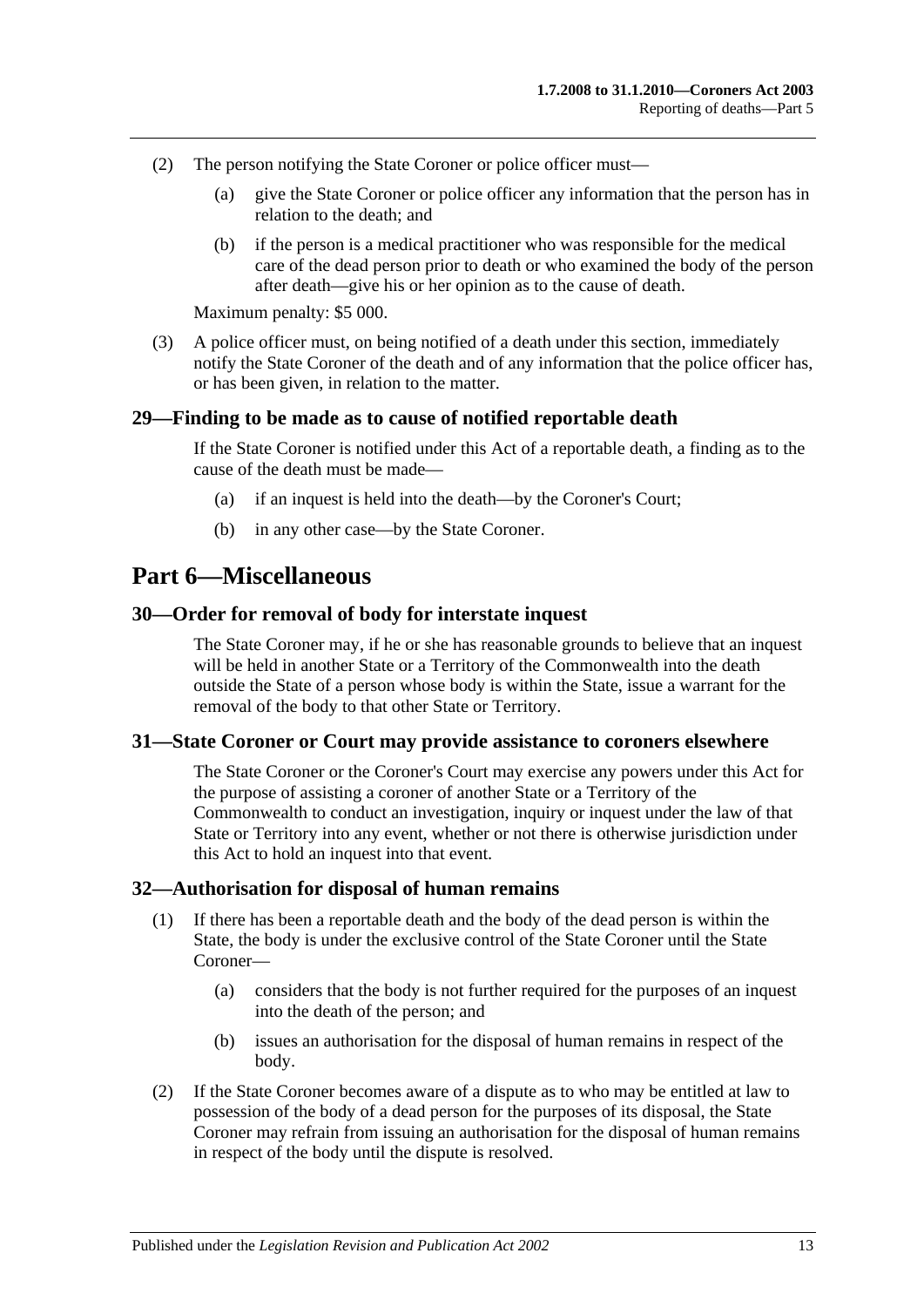## <span id="page-13-0"></span>**33—Immunities**

- (1) A coroner or other person exercising the jurisdiction of the Coroner's Court has the same privileges and immunities from civil liability as a Judge of the Supreme Court.
- <span id="page-13-4"></span>(2) A coroner, any member of the administrative and ancillary staff of the Coroner's Court, an investigator or a person assisting an investigator incurs no civil or criminal liability for an honest act or omission in carrying out or exercising, or purportedly carrying out or exercising, official functions or powers.
- (3) A civil liability that would, but for [subsection](#page-13-4) (2), attach to a person referred to in that subsection, attaches instead to the Crown.

## <span id="page-13-1"></span>**34—Confidentiality**

A person must not divulge information about a person obtained (whether by the person divulging the information or by some other person) in the course of the administration of this Act, except—

- (a) where the information is publicly known; or
- (b) as required or authorised by this Act or any other Act or law; or
- (c) as reasonably required in connection with the administration of this Act or any other Act; or
- (d) for the purposes of legal proceedings arising out of the administration of this Act; or
- (e) to a government agency or instrumentality of this State, the Commonwealth or another State or a Territory of the Commonwealth for the purposes of the proper performance of its functions; or
- (f) with the consent of the person to whom the information relates.

Maximum penalty: \$10 000.

#### <span id="page-13-5"></span><span id="page-13-2"></span>**35—Coroners may not be called as witnesses**

- (1) Despite any other provision of this Act, a coroner cannot be called to give evidence before a court or tribunal about anything coming to his or her knowledge in the course of the administration of this Act.
- (2) [Subsection](#page-13-5) (1) does not apply in relation to proceedings against a coroner for an offence.

## <span id="page-13-3"></span>**36—Punishment of contempts**

The Coroner's Court may punish a contempt as follows:

- (a) it may impose a fine not exceeding \$10 000;
- (b) it may commit to prison for a specified term, not exceeding 2 years, or until the contempt is purged.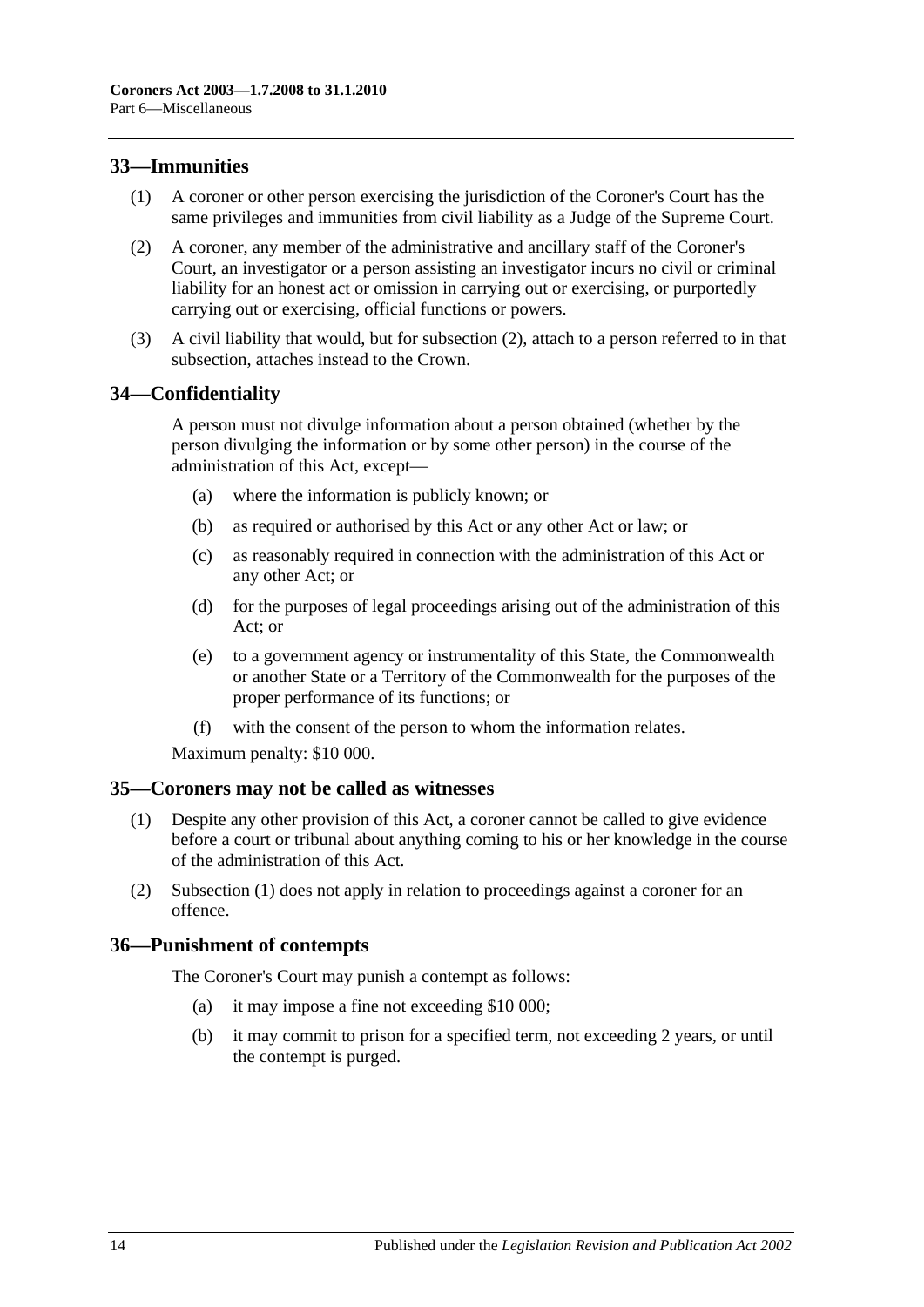## <span id="page-14-0"></span>**37—Accessibility of evidence etc**

- (1) Subject to this section, the State Coroner must, on application by a member of the public, allow the applicant to inspect or obtain a copy of any of the following:
	- (a) any process relating to proceedings and forming part of the records of the Coroner's Court;
	- (b) a transcript of evidence taken by the Court in any proceedings;
	- (c) any documentary material admitted into evidence in any proceedings;
	- (d) a transcript of the written findings and any recommendations of the Court;
	- (e) an order made by the Court.
- <span id="page-14-3"></span>(2) A member of the public may inspect or obtain a copy of the following material only with the permission of the State Coroner:
	- (a) material that was not taken or received in open court;
	- (b) material that the Coroner's Court has suppressed from publication;
	- (c) a photograph, slide, film, video tape, audio tape or other form of recording from which a visual image or sound can be produced;
	- (d) material of a class prescribed by the regulations.
- (3) The State Coroner may permit inspection or copying of material referred to in [subsection](#page-14-3) (2) subject to any condition the State Coroner considers appropriate, including a condition limiting the publication or use of the material.
- (4) A decision by the State Coroner on an application under this section is final and not subject to any form of review.
- (5) The State Coroner may charge a fee, fixed by regulation, for inspection or copying of material under this section.

#### <span id="page-14-1"></span>**38—Provision of information derived from Court records etc**

- (1) The State Coroner may, for purposes related to research, education or public policy development, or for any other sociological purpose, provide a person or body with information derived from the records of the Coroner's Court or from any other material to which the State Coroner may give members of the public access pursuant to this Act.
- (2) The provision of information under this section may be subject to such conditions as the State Coroner thinks fit.

#### <span id="page-14-2"></span>**39—Annual report**

- (1) The State Coroner must, on or before 31 October in each year, make a report to the Attorney-General on the administration of the Coroner's Court and the provision of coronial services under this Act during the previous financial year.
- (2) The report must include all recommendations made by the Coroner's Court under [section](#page-10-1) 25 during that financial year.
- (3) The Attorney-General must, within 12 sitting days after receiving a report under this section, cause copies of the report to be laid before both Houses of Parliament.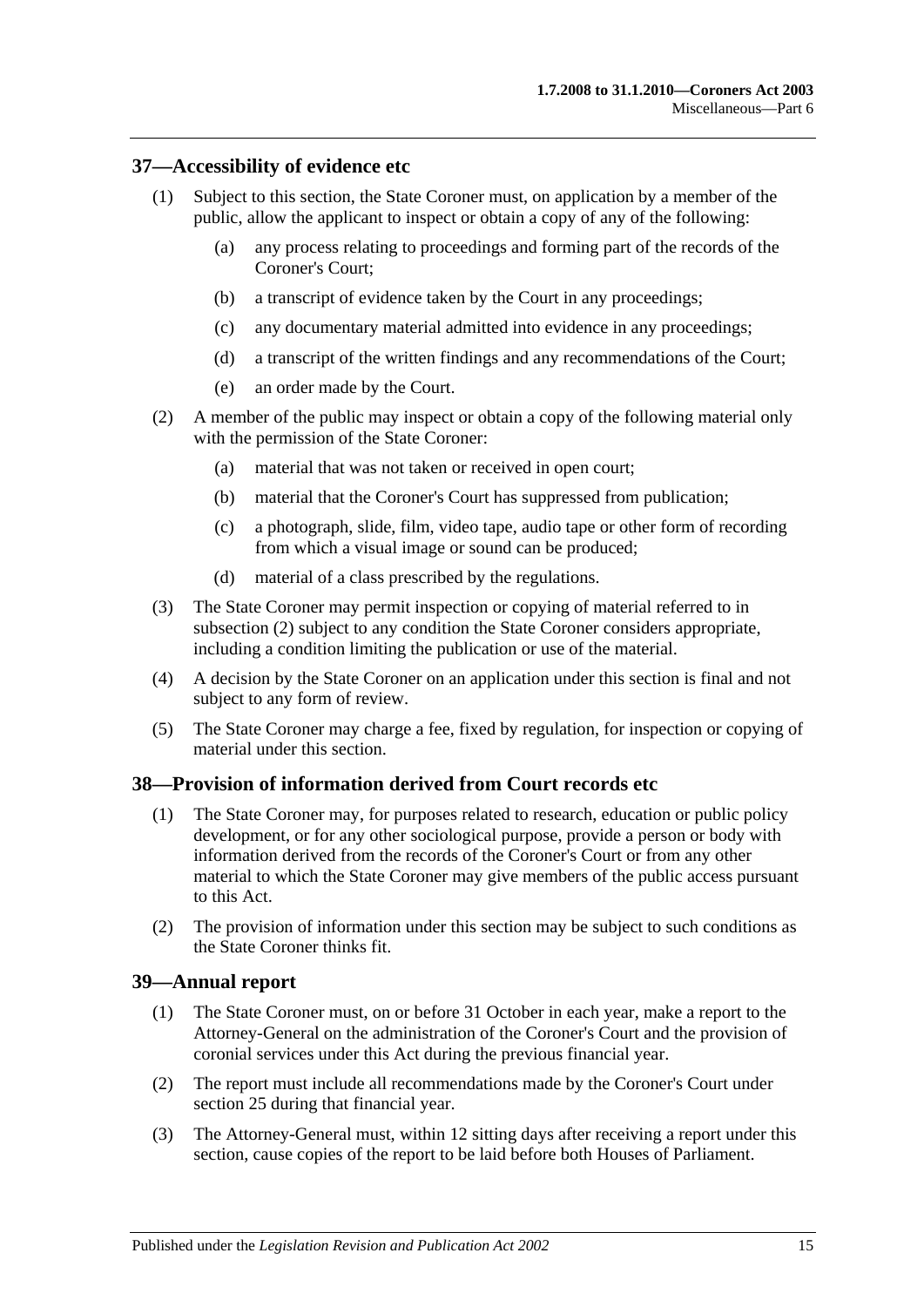### <span id="page-15-0"></span>**40—Miscellaneous provisions relating to legal process**

- (1) Any process of the Coroner's Court may be issued, served or executed on a Sunday as well as any other day.
- (2) The validity of process is not affected by the fact that the person who issued it dies or ceases to hold office.

### <span id="page-15-6"></span><span id="page-15-1"></span>**41—Service**

- (1) If it is not practicable to serve any process, notice or other document relating to proceedings in the Coroner's Court in the manner otherwise prescribed or contemplated by law, the Court may, by order—
	- (a) provide for service by post; or
	- (b) make any other provision that may be necessary or desirable for service.
- (2) Any process, notice or other document served in accordance with an order under [subsection](#page-15-6) (1) will, despite any other law, be taken to have been duly served.

#### <span id="page-15-2"></span>**42—Rules of Court**

- (1) Rules of the Coroner's Court may be made—
	- (a) regulating the business, practice and procedure of the Court; and
	- (b) providing for the issue of summonses and warrants on behalf of the Court, the adjournment of proceedings or the exercise of any other procedural powers on behalf of the Court by the Court's principal administrative officer; and
	- (c) regulating the custody and use of the Court's seals; and
	- (d) regulating the form in which evidence is taken or received by the Court; and
	- (e) providing for and fixing the fees and allowances to be paid to witnesses and to persons performing examinations on behalf of the Court; and
	- (f) dealing with any other matter necessary or expedient for the effective and efficient operation of the Court.
- (2) Rules of the Court may be made by the State Coroner.
- (3) Rules of the Court take effect from the date of publication in the Gazette or some later date specified in the rules.

## <span id="page-15-3"></span>**43—Regulations**

The Governor may make regulations for the purposes contemplated by this Act.

## <span id="page-15-4"></span>**Schedule—Transitional provisions**

## **Part 16—Transitional provisions**

## <span id="page-15-5"></span>**25—Transitional provisions**

(1) A person holding office under the *[Coroners Act](http://www.legislation.sa.gov.au/index.aspx?action=legref&type=act&legtitle=Coroners%20Act%201975) 1975* (the *repealed Act*) immediately before the commencement of this Act will, on that commencement, continue in office for the balance of the person's term, subject to this Act.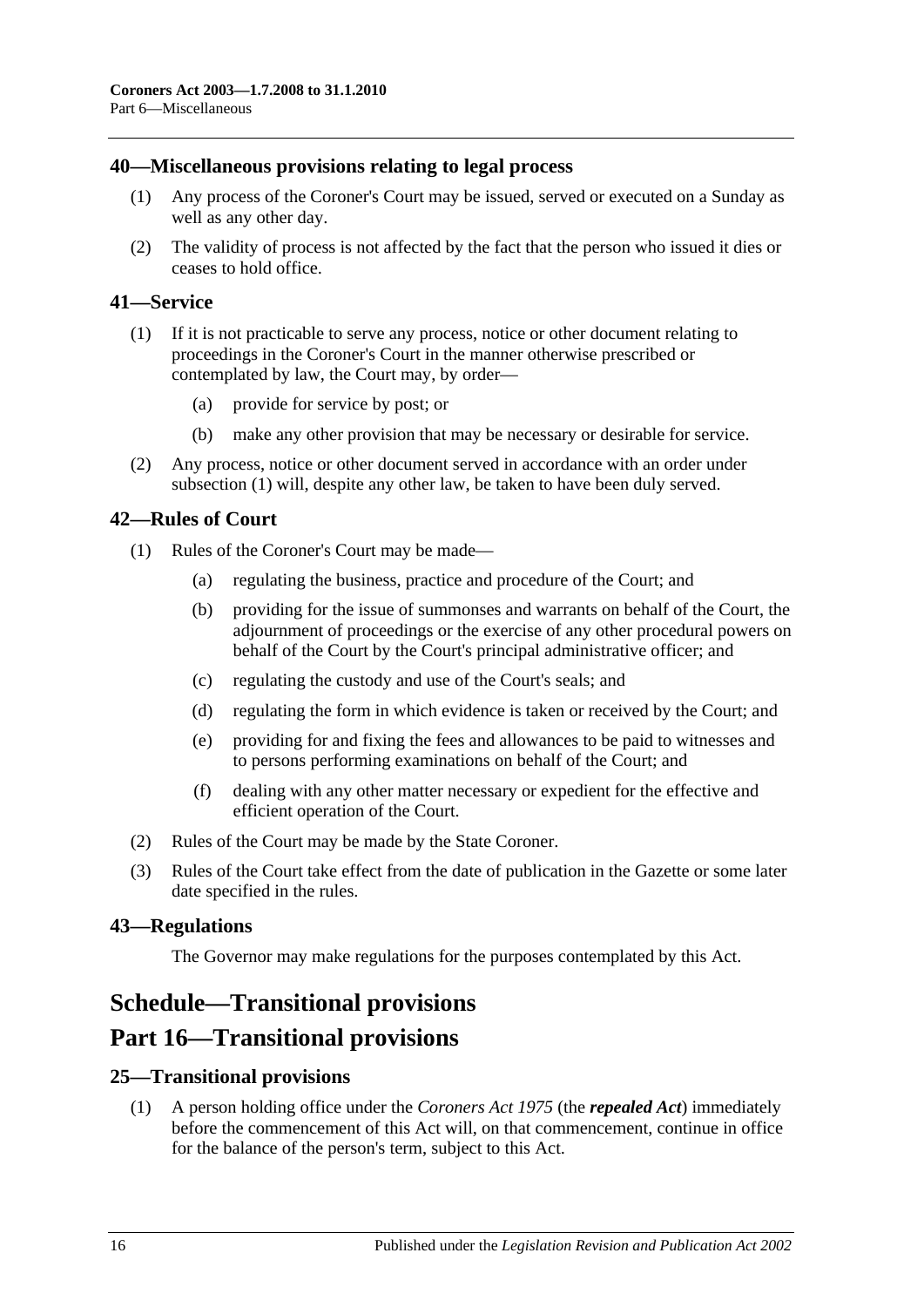- (2) If an inquest held under the repealed Act had not been completed before the commencement of this Act, the proceedings will continue under this Act as if the coroner holding the inquest were the Coroner's Court.
- (3) This Act applies in relation to a notification of death to a coroner or police officer under the repealed Act (whether made before or after the commencement of this Act and whether or not the death is a reportable death under this Act) as if it were a notification of a reportable death under this Act.
- (4) This Act applies to a finding of a coroner under the repealed Act as if it were a finding of the Coroner's Court under this Act.
- (5) This clause must be read in conjunction with section 16 of the *[Acts Interpretation](http://www.legislation.sa.gov.au/index.aspx?action=legref&type=act&legtitle=Acts%20Interpretation%20Act%201915)  Act [1915](http://www.legislation.sa.gov.au/index.aspx?action=legref&type=act&legtitle=Acts%20Interpretation%20Act%201915)*.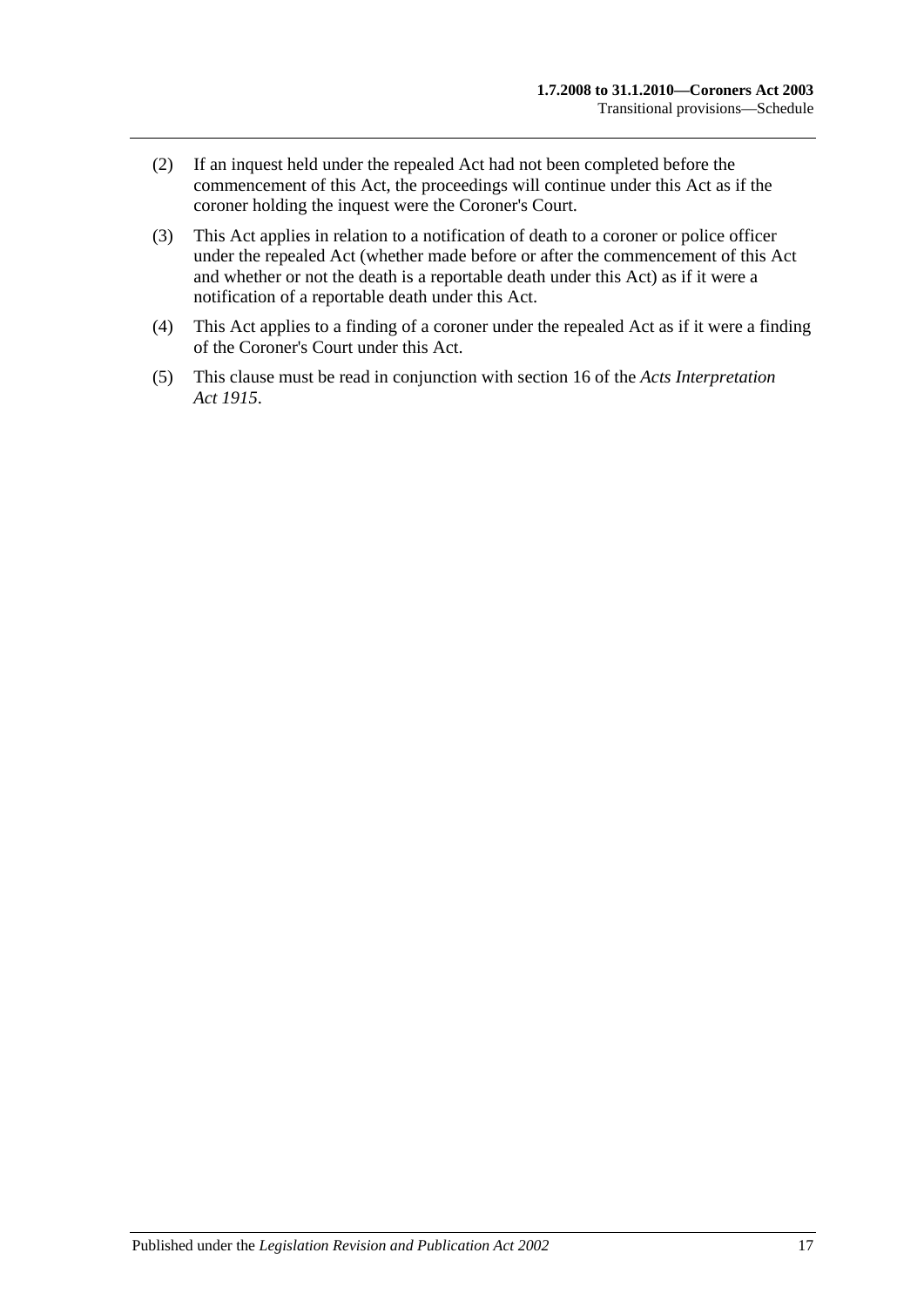# <span id="page-17-0"></span>**Legislative history**

## **Notes**

- Amendments of this version that are uncommenced are not incorporated into the text.
- Please note—References in the legislation to other legislation or instruments or to titles of bodies or offices are not automatically updated as part of the program for the revision and publication of legislation and therefore may be obsolete.
- Earlier versions of this Act (historical versions) are listed at the end of the legislative history.
- For further information relating to the Act and subordinate legislation made under the Act see the Index of South Australian Statutes or www.legislation.sa.gov.au.

## **Legislation repealed by principal Act**

The *Coroners Act 2003* repealed the following:

*Coroners Act 1975*

## **Legislation amended by principal Act**

The *Coroners Act 2003* amended the following:

*Births, Deaths and Marriages Registration Act 1996 Births, Deaths and Marriages Registration Regulations 1996 Correctional Services Act 1982 Courts Administration Act 1993 Cremation Act 2000 Evidence Act 1929 Freedom of Information Act 1991 Harbors and Navigation Act 1993 Juries Act 1927 Local Government (Cemetery) Regulations 1995 Road Traffic Act 1961 Summary Offences Act 1953 Transplantation and Anatomy Act 1983*

## **Principal Act and amendments**

New entries appear in bold.

| Year No Title |                           | Assent | Commencement                                          |
|---------------|---------------------------|--------|-------------------------------------------------------|
|               | 2003 33 Coroners Act 2003 |        | 31.7.2003 1.7.2005 ( <i>Gazette 23.6.2005 p1899</i> ) |